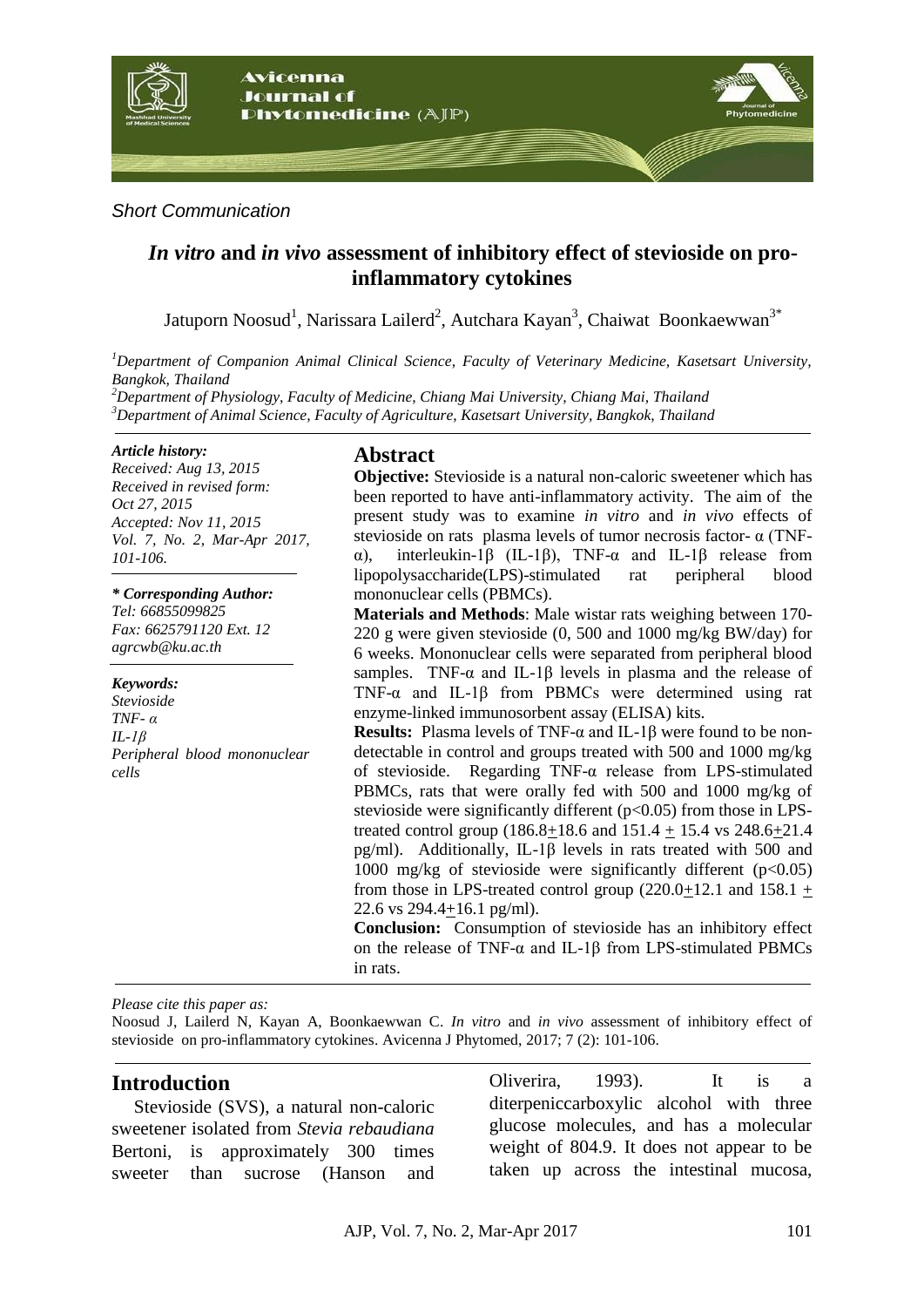when given orally (Koyama et al., 2003). The major metabolite of stevioside is the alcoholic form, steviol, which has a molecular weight of 318.44 (Mosetting, 1995). Stevioside is not degraded into steviol by any of the mammalian enzymes including those in human digestive tract (Koyama et al., 2003). Only the bacteria from the caecum or colon are able to degrade stevioside into steviol (Geuns et al., 2007). Stevioside has been used as a sugar substitute in several countries such as Japan, Korea, Brazil, the United States and Thailand (Chatsudthipong and Muanprasat, 2009). Moreover, stevioside has been shown to exert beneficial effects including anti-hyperglycemic (Jeppesen et al., 2006), anti-hypertension (Lee et al., 2001), anti-inflammation (Boonkaewwan et al., 2006; Boonkaewwan et al., 2008; Boonkaewwan and Burodom, 2013), and anti-diarrhea (Pariwat et al., 2008) activities in human.

Gram-negative bacterial cell wall, in particular the lipopolysaccharide (LPS), can stimulate monocytes and macrophages immune cells to release inflammatory cytokines. Among them, the proinflammatory cytokines, TNF-α and interleukin (IL)-1β are important inflammatory mediators reported to be involved in the development of a number of inflammatory diseases (Freeman and Natanson, 2000). Alteration of production of TNF- $\alpha$  and IL-1 $\beta$  can be employed as criteria for evaluation of anti-inflammatory effects of the natural products.

Stevioside and steviol have shown to have anti-inflammatory activity, *in vitro*. However, determination of stevioside and steviol concentrations *in vivo* would be complicated by several factors such as dilution and bacterial flora; therefore, it was interesting to study the effect of oral ingestion of stevioside on the immunological functions. This study aimed to examine *in vivo* effect of stevioside on plasma levels of TNF-α and IL-1β and TNF-α and IL-1β release from rats PBMCs that were stimulated with LPS.

# **Materials and Methods Preparation of stevioside**

Crude stevioside was supplied by Thai Pharmacognosy Research Laboratory, Chaing Mai. Stevioside (approx.96-98% purity; Figure 1) was extracted and purified from dried *S. rebaudiana* leaves as described by Adduci et al (1987). Purity of stevioside was determined using High-performance liquid chromatography conducted with a Waters model 510 liquid chromatograph (Waters, Millipore Corp., Milford, MA).



Figure 1. The purity of stevioside.

## **Experimental animals**

Male Wistar rats weighing 170-220 g were obtained from the National Animal Center (NLAC), Mahidol University, Nakornpathom, Thailand. Animals were individually kept in stainless cages in an animal room at 24-25 ºC, with relative humidity of 65% and a 12 hr:12 hr darklight cycle. Animals were fed with regular rat chow (C.P. Food, Pokphan animal Feed Co. Ltd., Bangkok) and water, *ad libitum*. The animals were acclimatized for one week before being used in this experiment. Rats were randomly divided into the following 3 groups of 6 rats. Group I: rats were given water via oral gavage at the same volume as that given to the treated animals. Groups II and III: Rats were given stevioside (500 and 1000 mg/kg BW/ day) for 6 weeks.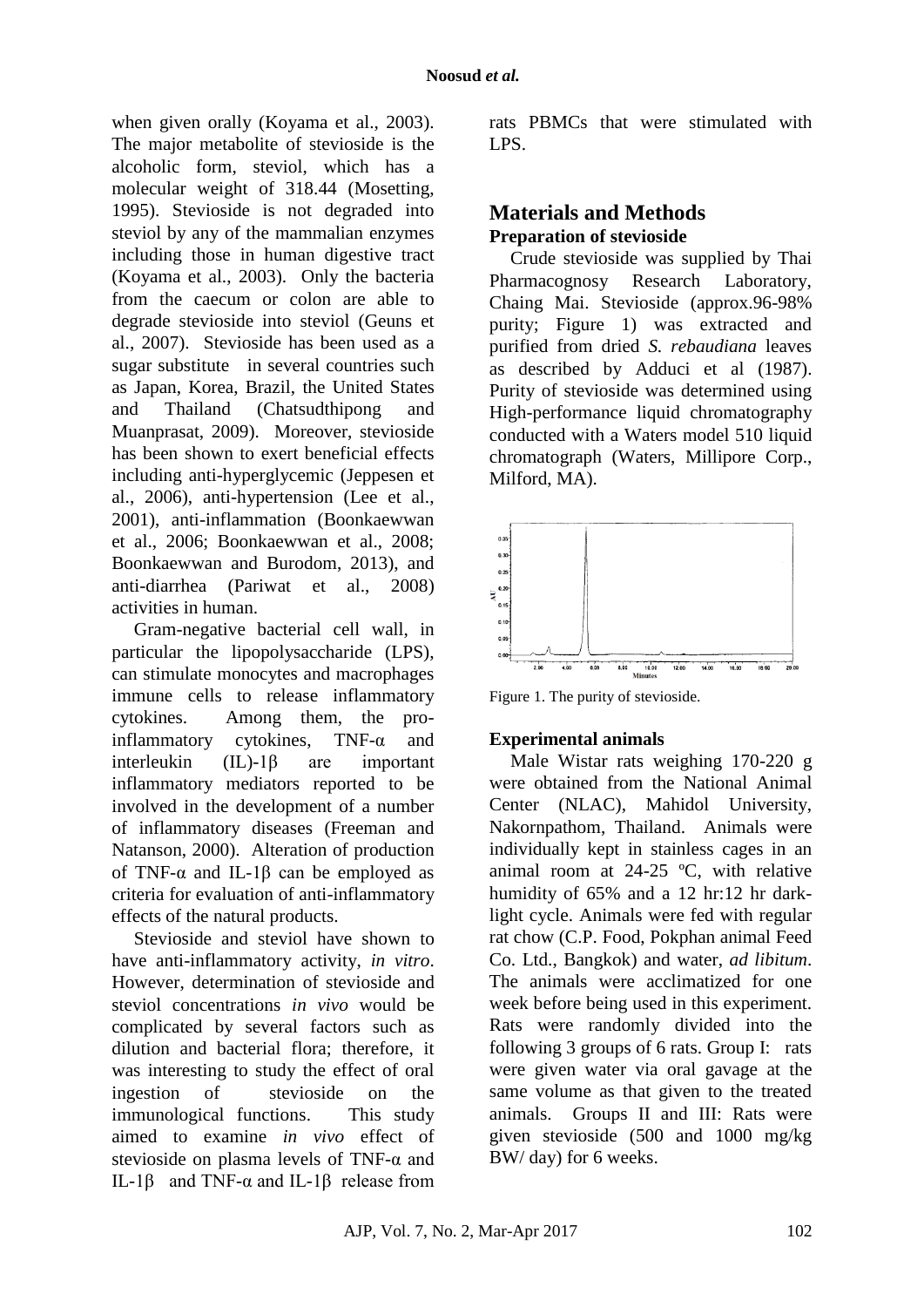## **Blood and plasma collection**

After the end of treatment, blood (4 ml) was collected and thoroughly mixed with EDTA. Then, 1 ml of blood was centrifuged at 10000 g at 25 º C for 10 min to separate the plasma. Plasma was collected and stored in appropriate tubes at -80 ºC until the time of determination of TNF-α and IL-1β levels. Also, 3 ml of blood was used for PBMCs isolation.

## **Isolation of peripheral blood mononuclear cells (PBMCs)**

Mononuclear cells were separated from peripheral blood samples according to the method described by Boyum (1968). Briefly, 3 ml of blood was gently layered over 2 ml of lymphoprep solution and centrifuged at 400 g for 15 min. The white band of mononuclear cells was collected and washed 3 times with RPMI 1640 culture medium by centrifugation at 800 g for 5 min. PBMCs were resuspended in complete RPMI 1640 culture medium (RPMI 1640 medium containing 25 mM HEPES, 2 mM L-glutamine, 10% heatinactivated fetal calf serum, penicillin (100 U/ml) and streptomycin  $(100 \mu g/ml)$  and adjusted to  $2 \times 10^6$  cells/ml. Cell viability assay was done using trypan blue dye exclusion technique.

## **Determination of TNF-α and IL-1β production**

PBMCs  $(2 \times 10^6$  cells/ml) were separated from each rat and incubated with or without LPS (1  $\mu$ g/ml) for 24 hr in a humidified atmosphere of 5% CO2 at 37 ºC. Supernatant fluids were collected and stored at -80º C until measurement of TNF- $\alpha$  and IL-1β. TNF- $\alpha$  and IL-1β levels in supernatant were determined using commercial enzyme-linked immunosorbent assay (ELISA) kits (R&D systems, Minneapolis, MN, USA) according to manufacturer's instructions.

## **Statistical analysis**

Data from at least three individual experiments were analyzed and presented as mean  $\pm$  SEM. Statistical significance

was determined using one-way ANOVA and student Newman-Keuls. A p<0.05 was considered as statistically significant.

## **Results**

## **Effect of stevioside on cell viability**

To examine the effect of stevioside ingestion on PBMCs viability, we used trypan blue dye exclusion technique. Results showed that oral ingestion of stevioside (500 and 1000 mg/kg BW/day) for 6 weeks had no toxicity in PBMCs. The cell viability in non-treated control and stevioside treated groups were similar (nearly 100% viability) (data not shown).

## **Plasma levels of TNF-α and IL-1β**

At the end of treatment, plasma levels of TNF-α and IL-1β were determined. Results demonstrated that TNF-α and IL-1β were non-detectable in rats plasma in control and groups treated with 500 and 1000 mg/kg BW of stevioside.

## **TNF-α release from LPS-stimulated PBMCs**

TNF-α level in non-LPS-stimulated PBMCs from non-treated control and groups treated with 500 and 1000 mg/kg BW of stevioside were 5.4±4.4, 13.7±3.1 and  $20.7\pm3.2$  pg/ml, respectively. TNF-α release from rats PBMC stimulated with LPS were compared between control and stevioside-treated groups. Level of TNF-α in LPS-stimulated PBMCs in control group was 248.6+21.4 pg/ml. TNF-α level in LPS-stimulated PBMC in groups treated with 500 and 1000 mg/kg BW of stevioside were 186.8±18.6 and 151.4±15.4 pg/ml, respectively (Figure 2). This result demonstrated that TNF-α level in LPS-stimulated PBMC in rats orally fed with 500 and 1000 mg/kg BW of stevioside was significantly decreased as compared to the control group  $(p<0.05)$ .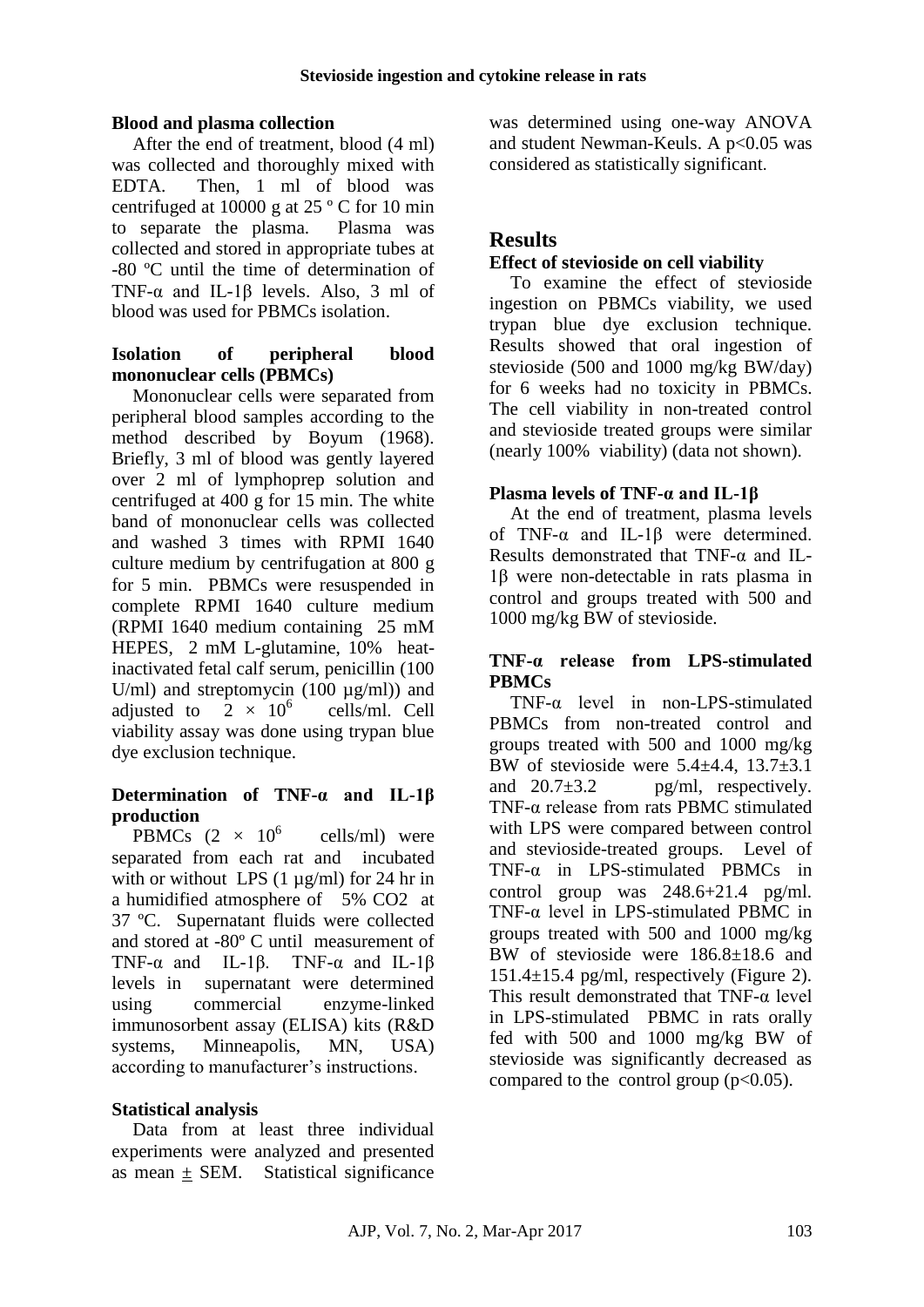

Figure 2. Effect of orally given stevioside on TNFα release in rats. PBMC  $(2 \times 10^6 \text{ cells})$  from each group was incubated for 24 hr in the presence or absence of LPS (1 µg/ml). \*Statistically significant difference in TNF- $\alpha$  release (p<0.05) as compared to LPS-treated in control group (n=5).

#### **IL-1β release from LPS-stimulated PBMCs**

IL-1β level in non-LPS-stimulated PBMCs from non-treated control and groups treated with 500 and 1000 mg/kg BW of stevioside were 11.2±5.8, 14.7±5.1 and  $17.2\pm4.6$  pg/ml, respectively. IL-1β release from LPS-stimulated PBMCs in control group was 294.4+16.1 pg/ml. IL-1β level in LPS-stimulated PBMC in rats orally fed with 500 and 1000 mg/kg BW of stevioside were  $220.0 \pm 12.1$  and  $158.1 \pm 22.6$  pg/ml, respectively (Figure 3). Results indicated that IL-1β level in LPSstimulated PBMC in rats orally fed with 500 and 1000 mg/kg BW of stevioside were significantly decreased as compare to non-treated control (p<0.05*).*



Figure 3. Effect of orally given stevioside on IL-1β release in rats. PBMCs (2  $\times$  10<sup>6</sup> cells) from each group was incubated for 24 hr in the presence or absence of LPS (1 µg/ml). \*Statistically significant difference in IL-1 $\beta$  release (p<0.05), as compared to LPS-treated in the control group  $(n=5)$ .

## **Discussion**

The metabolism of stevioside in human volunteers demonstrated that all the stevioside reaching the colon was degraded by micro-organisms into steviol, the only metabolite found in feces. In blood plasma, no stevioside, no free steviol or other free steviol metabolites were found (Guens et al., 2007). It was interesting to study the effect of oral administration of stevioside on the immunological function. The present study was undertaken to examine effect of stevioside on plasma levels of TNF-α and IL-1β and TNF-α and IL-1β release from rat PBMCs that were stimulated with LPS, *in vivo*.

We first examined the effect of stevioside ingestion on PBMCs viability by using trypan blue dye exclusion test before studying the cytokine release. PBMCs are blood cells having round nucleus, such as a lymphocyte or a monocyte. These blood cells are critical components of the immune system. The most straightforward method for determining viable cell number is a direct counting of cells by a hemocytometer. It is more helpful to stain the cells with a dye such as trypan blue, since viability of cells could be measured by the ability of live cells with uncompromised membrane integrity to exclude the dye. Our study showed that oral administration of stevioside had no toxicity in rat PBMCs. This result is similar an *in vitro* study which reported that stevioside had no cytotoxic effect on THP-1 (human monocytic cell) and Caco-2 (colon cancer cell) cells line (Boonkaewwan et al., 2006 and Boonkaewwan and Burodom, 2013).

TNF- $\alpha$  and IL-1 $\beta$  are biologically active peptides produced by monocytes, and their production is induced by endotoxin and other stimuli. These cytokines are important for host survival from infection, while their overproduction has deleterious effects. Therefore, synthesis of proinflammatory cytokines must be tightly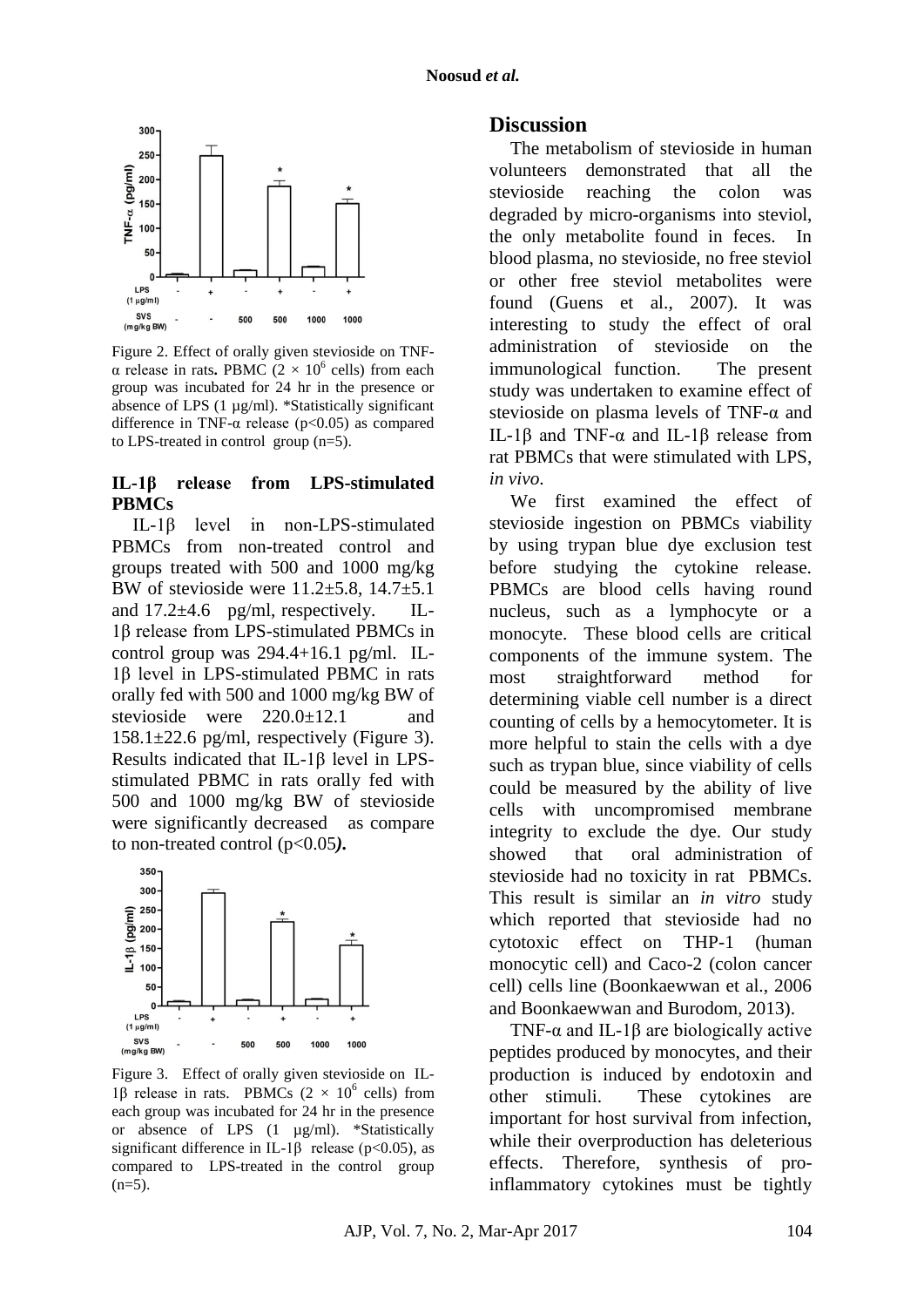controlled (Morikawa et al., 1996). Stevioside (500 and 1000 mg/kg BW/day) did not have any effect on plasma levels of TNF- $\alpha$  and IL-1 $\beta$  in rats. In general, TNF- $\alpha$  and IL-1 $\beta$  are not usually detectable in healthy individuals and the elevation of plasma and tissue levels of these cytokines is mostly seen in inflammatory and infectious conditions (Robak et al., 1998 and Rabinovitch and Suarex-Pinzon, 2003). On the other hand, an *in vitro* study in THP-1 cell demonstrated that 1 mM of stevioside induced TNF-α release, which may be partially mediated via TLR4. The three glucose molecules that are present only in stevioside may play a crucial role in stevioside interaction with THP-1 cells (Boonkaewwan et al., 2008).

The Joint FAO/WHO Expert Committee on Food Additives (JECFA, 2008) established the permanent accepted daily intake (ADI) for stevioside at 0-11 mg/kg/day based on no-observable genotoxic effect in human and experimental animals. The present study used high concentrations of stevioside because our laboratory previously found that these concentrations (500 and 1000 mg/kg BW/day) markedly decreased hyperglycemia in streptozotocin-induced diabetic rats without alteration of the basal plasma insulin levels, and also improved some clinical signs of diabetes. The present study demonstrated that PBMCs isolated from rats treated with stevioside (500 and 1000 mg/kg BW/day) showed a reduction in TNF-α and IL-1β release from LPS-stimulated PBMCs (Figures 2 and 3). Similar to previous studies, stevioside attenuated LPS-induced pro-inflammatory cytokine release in THP-1, T84 and Caco-2 cells (Boonkaewwan et al., 2006; Boonkaewwan et al., 2008; Boonkaewwan and Burodom, 2013). These information support an inhibitory effect of stevioside on the release of TNF-α and IL-1β. Since the metabolism of stevioside in human volunteers demonstrated that only steviol glucuronide was found in blood (Guens et al., 2007), therefore, it is possible that the inhibitory effect of oral administration of stevioside on the responsiveness of LPSstimulated PBMCs could be possibly from the action steviolglucoronide. However, further studies should be conducted to investigate the action of steviolglucoronide which is the only metabolite that was found in plasma.

Consumption of stevioside has an inhibitory effect on the release of TNF- $\alpha$ and IL-1β from LPS-stimulated PBMCs. This would provide beneficial support for further investigation on its therapeutic application in inflammatory and infectious condition.

## **Acknowledgement**

The authors would like to thank Professor Dr. Chaivat Toskulkao for his valuable suggestions on this work.

## **Conflict of interest**

No potential conflicts of interest were identified in this study.

## **References**

- Hanson JR, De Oliveira BH. 1993. Stevioside and related sweet diterpenoid glycosides. Nat Prod Rep, 10: 301-309.
- Koyama E, Sakai N, Ohori Y, Kitazawa K, Izawa O, Kakekawa K, Fujino A, Ui M. 2003. Absorption and metabolism of glycosidic sweeteners of stevia mixture and their aglycone, steviol , in rats and humans. Food Chem Toxicol, 41: 875- 883.
- Mosetting E. 1995. Stevioside II. The structure of the aglycone. J Org Chem, 20: 884-899.
- Koyama E, Kitazawa K, Ohori Y, Izawa O, Kakegawa K, Fujino A, Ui M. 2003. In vitro metabolism of the glycosidic sweeteners, stevia in human intestinal microflora. Food Chem Toxicol, 41 : 359- 374.
- Geuns JM, Buyse J, Vankeirsbilck A, Temme EH. 2007. Metabolism of stevioside by